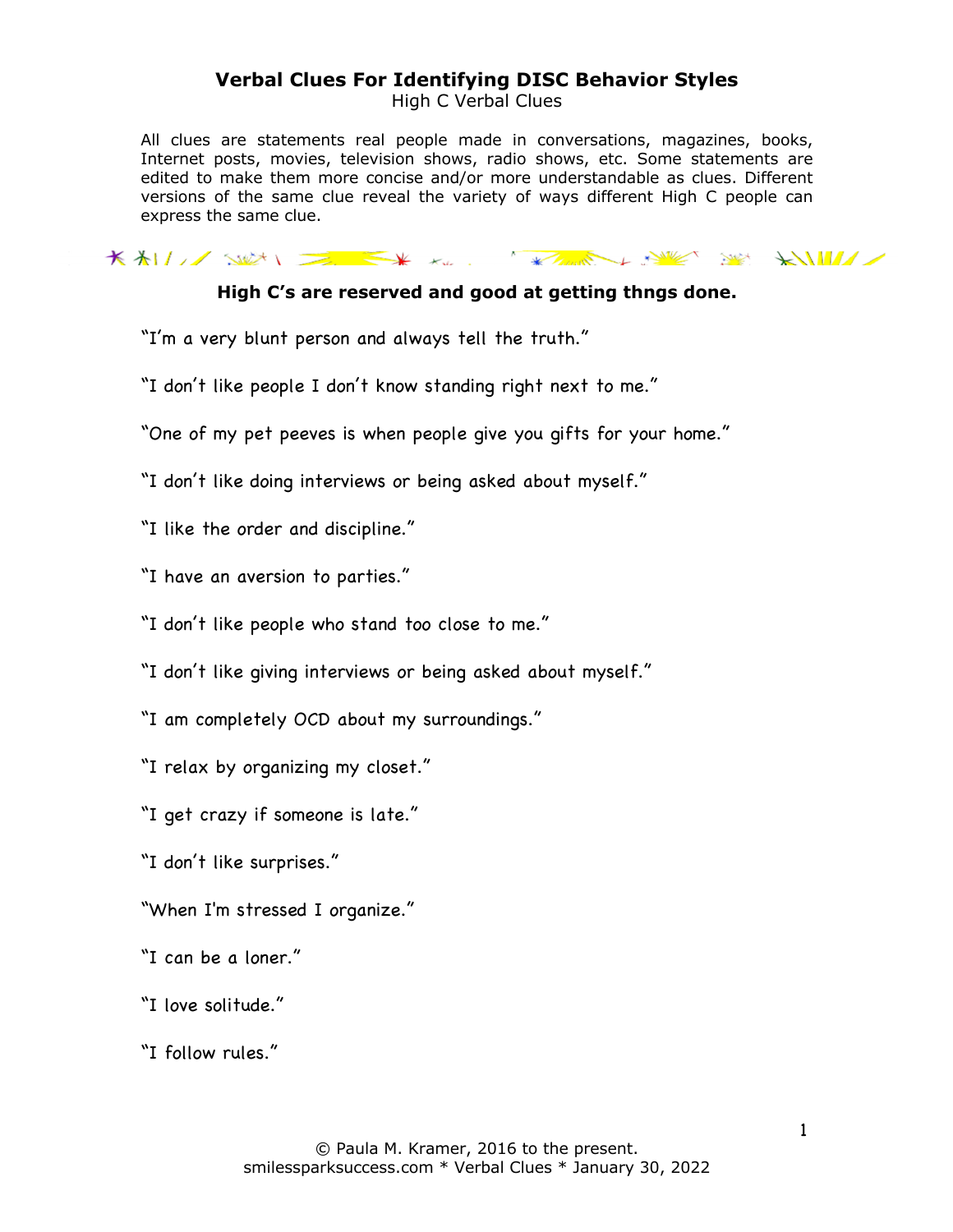High C Verbal Clues

All clues are statements real people made in conversations, magazines, books, Internet posts, movies, television shows, radio shows, etc. Some statements are edited to make them more concise and/or more understandable as clues. Different versions of the same clue reveal the variety of ways different High C people can express the same clue.

KALL SEN SEX K. KLINK HE SE KILL

"I get nervous before every presentation I have to do for my job because I'm a perfectionist."

"I get anxiety just from telling a little white lie."

"I'm the most organized person I know."

"I'm very ritualistic in my habits."

"I like to stay holed up and not have people know I'm home."

"I've never liked going to award shows or parties."

"I reorganize my closet nearly every week."

"I'm always meticulous about hygiene."

"In anything you do it's critical to do your homework and to be prepared."

"I'm a neat freak."

"I am super tidy."

"I need my external environment to be organized."

One of my pet peeves is when people direct me while I'm backing up. I'm an adult, for God's sake!"

"I had crippling social anxiety until I was 40."

"I like packing. I like my suitcase to be very organized."

"My pet peeve is people who tailgate."

"My pet peeve is people who throw trash out their windows."

© Paula M. Kramer, 2016 to the present. smilessparksuccess.com \* Verbal Clues \* January 30, 2022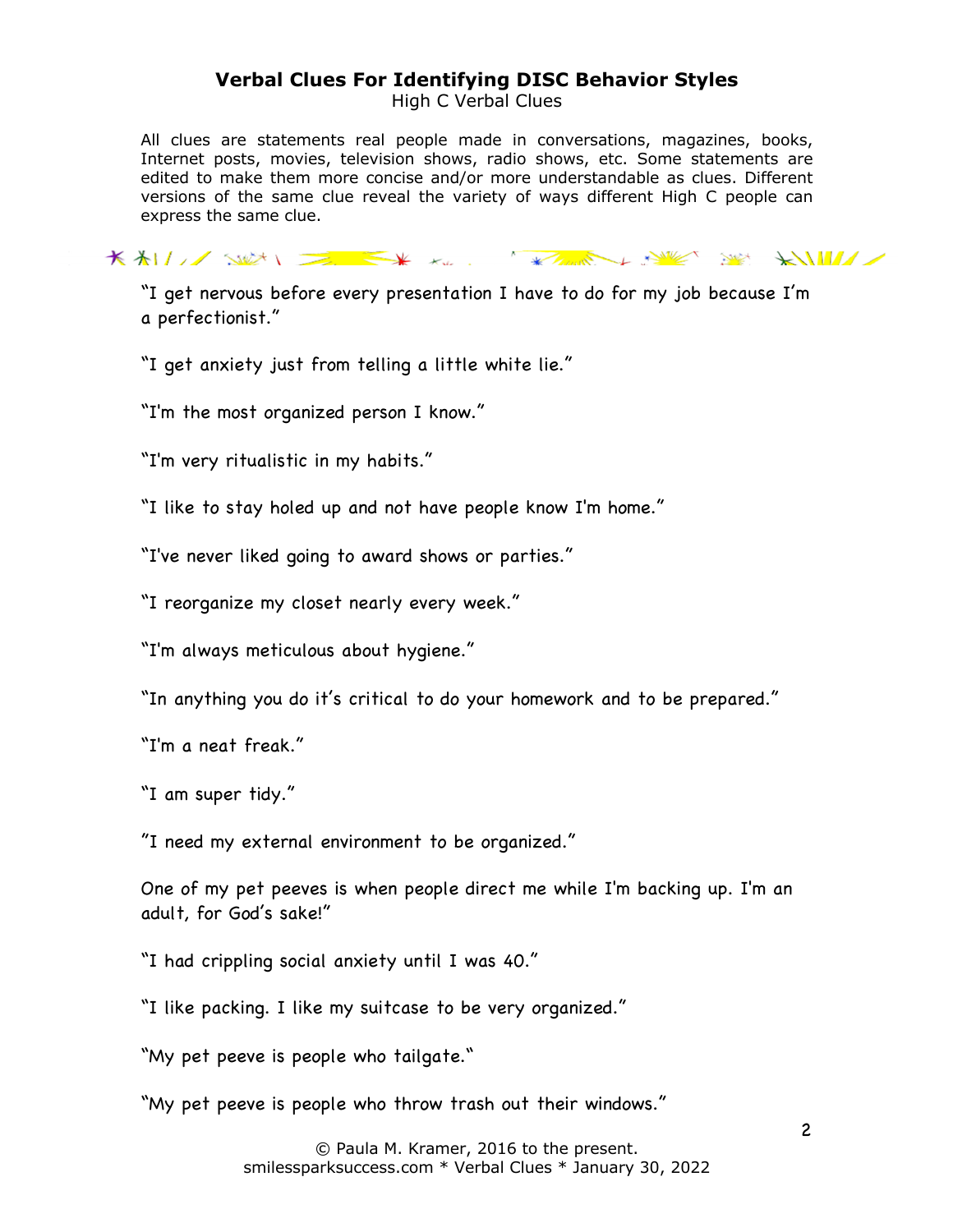High C Verbal Clues

All clues are statements real people made in conversations, magazines, books, Internet posts, movies, television shows, radio shows, etc. Some statements are edited to make them more concise and/or more understandable as clues. Different versions of the same clue reveal the variety of ways different High C people can express the same clue.

KALL SEN EXTREMELY SERVER SERVER

"I eat almost the same thing everyday."

"I would never skydive."

"I'm a bit of a hypochondriac."

I'm a closet member of the grammar police."

"I love to organize, but I'm terrible at it."

"I'm a super-private person."

"I have a tendency to overanalyze everything."

"I like to cook and clean. I'm super domestic."

"I've never been pulled over or received a speeding/parking ticket."

"I drive like a grandma."

"I'm a neat fanatic."

"I'm afraid of small talk."

"I follow the rules because there are reasons for rules, and we flout them at our peril."

"Even if I have nothing on my schedule, I will try to do at least one task that is work-related."

"I boycott restaurants that are too crowded."

"My hidden talent is snitching while pretending to be friends."

"I love solitude. Having my own space is important."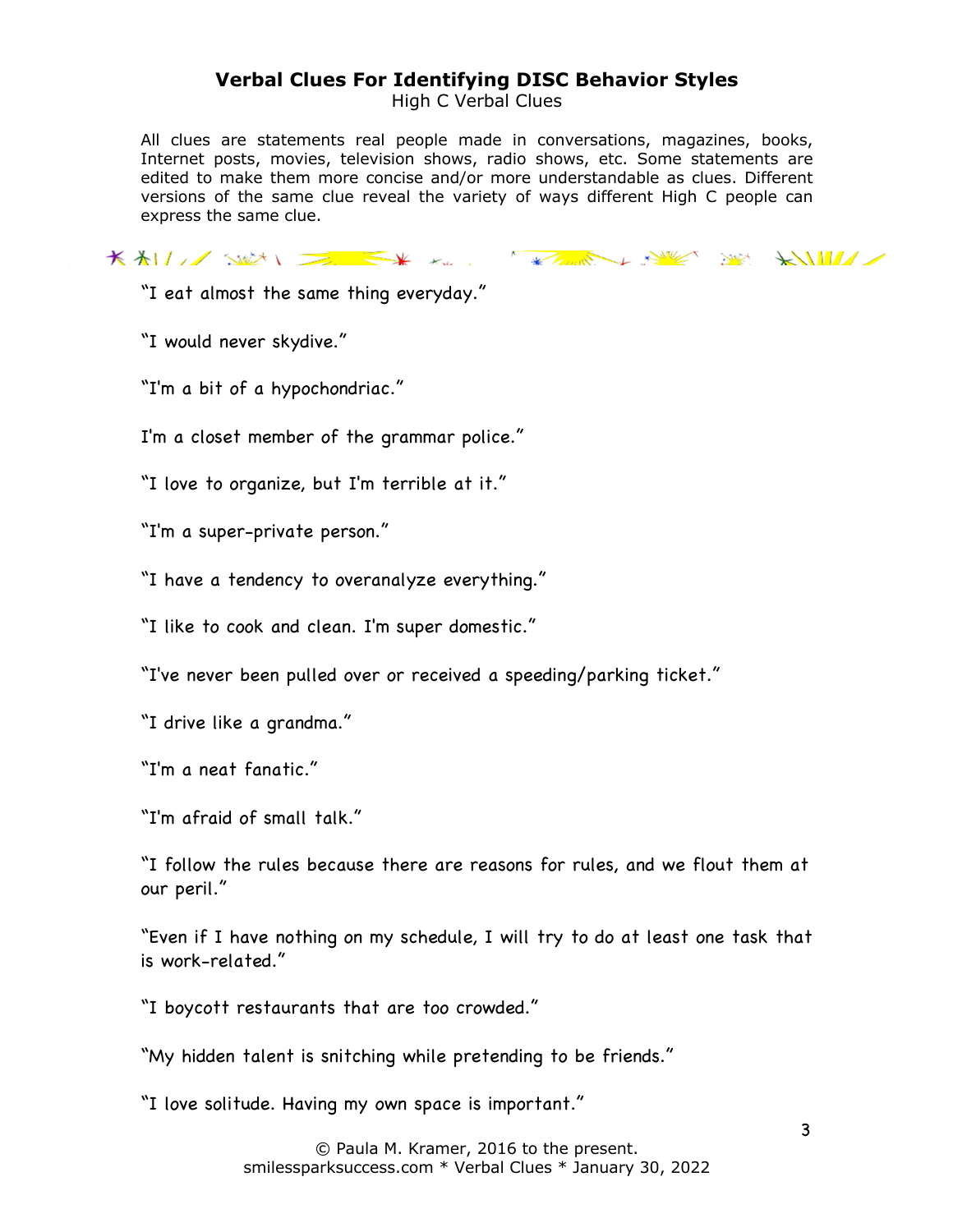High C Verbal Clues

All clues are statements real people made in conversations, magazines, books, Internet posts, movies, television shows, radio shows, etc. Some statements are edited to make them more concise and/or more understandable as clues. Different versions of the same clue reveal the variety of ways different High C people can express the same clue.

KALL SEN EXTREMELY SERVER SERVER

"I have watched every episode of The Wire in order, and would happily do it again."

"I can't skip breakfast. Even if it's past breakfast time, I will eat a breakfast food before I eat lunch food.

"I base my schedule and life around meals and food."

"I put on 8 swipes of deodorant every day."

"My worst habit is worrying about things I can't change.'

"I hate being late."

"I like to be in my own space and sort of let the day fall off of me."

"I need everything laid out ahead of time to feel good about it."

'I like to plan. I like to have everything in the box."

"I spend hours separating Play Doh back into its colors after my kids finish playing."

"My biggest pet peeve is disorganized people."

"I like everything to be perfect. Organization is key."

"I'm super organized and very disciplined. I make a lot of to-do lists."

"I plan everything I can months in advance."

"I hate mess, and am kind of a neat freak. I like my home tidy, and my desk!"

"I clean to calm my overthinking."